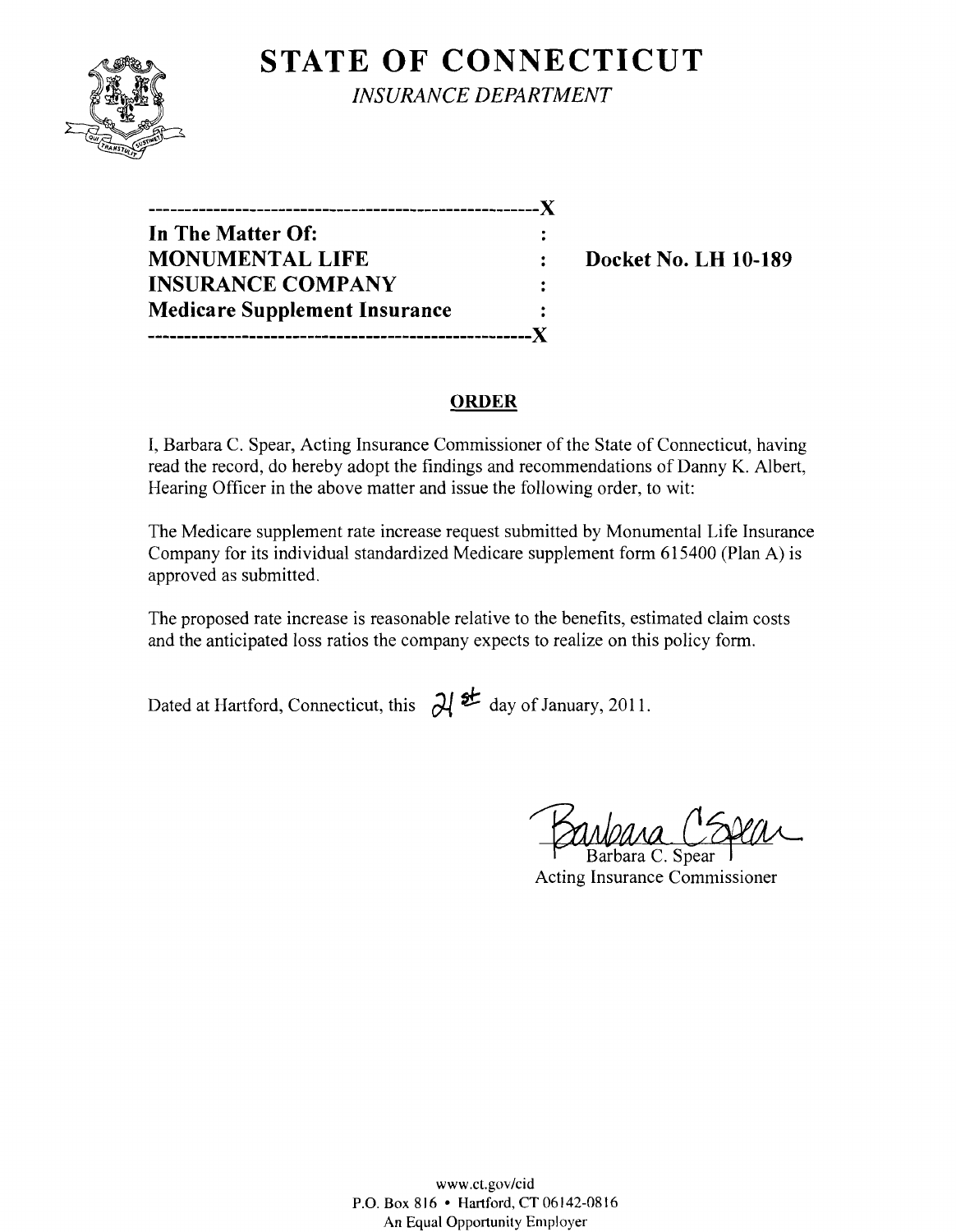# **STATE OF CONNECTICUT**



*INSURANCE DEPARTMENT* 

| In The Matter Of:                    |   |
|--------------------------------------|---|
| <b>MONUMENTAL LIFE</b>               |   |
| <b>INSURANCE COMPANY</b>             |   |
| <b>Medicare Supplement Insurance</b> | ٠ |
|                                      |   |

**Monday 10. LH 10-189** 

## **PROPOSED FINAL DECISION**

# 1. **INTRODUCTION**

The Insurance Commissioner of the State of Connecticut is empowered to review rates charged for individual and group Medicare supplement policies sold to any resident of this State who is eligible for Medicare. The source for this regulatory authority is contained in Chapter 700c and Section 38a-495a of the Connecticut General Statutes.

After due notice a hearing was held at the Insurance Department in Hartford on January 6, 2011 to consider whether or not the rate increase requested by Monumental Life Insurance Company on its individual standardized Medicare supplement business should be approved.

No members from the general public attended the hearing.

No representatives from Monumental Life Insurance Company attended the hearing.

The hearing was conducted in accordance with the requirements of Section 38a-474, Connecticut General Statutes, the Uniform Administrative Procedures Act, Chapter 54 of the Connecticut General Statutes, and the Insurance Department Rules of Practice, Section 38a-8-1 et seq. of the Regulations of Connecticut State Agencies.

A Medicare supplement (or Medigap) policy is a private health insurance policy sold on an individual or group basis which provides benefits that are additional to the benefits provided by Medicare. For many years Medicare supplement policies have been highly regulated under both state and federal law to protect the interests of persons eligible for Medicare who depend on these policies to provide additional coverage for the costs of health care.

Effective December 1,2005, Connecticut amended its program of standardized Medicare supplement policies in accordance with Section 38a-495a of the Connecticut General Statutes, and Sections 38a-495a-l through 38a-495a-21 of the Regulations of Connecticut Agencies. This program, which conforms to federal requirements, provides that all insurers offering Medicare supplement policies for sale in the state must offer the basic "core" package of benefits known as Plan A. Insurers may also offer anyone or more of eleven other plans (Plans B through L).

> www.ct.gov/cid P.O. Box 816 • Hartford, CT 06142-0816 An Equal Opportunity Employer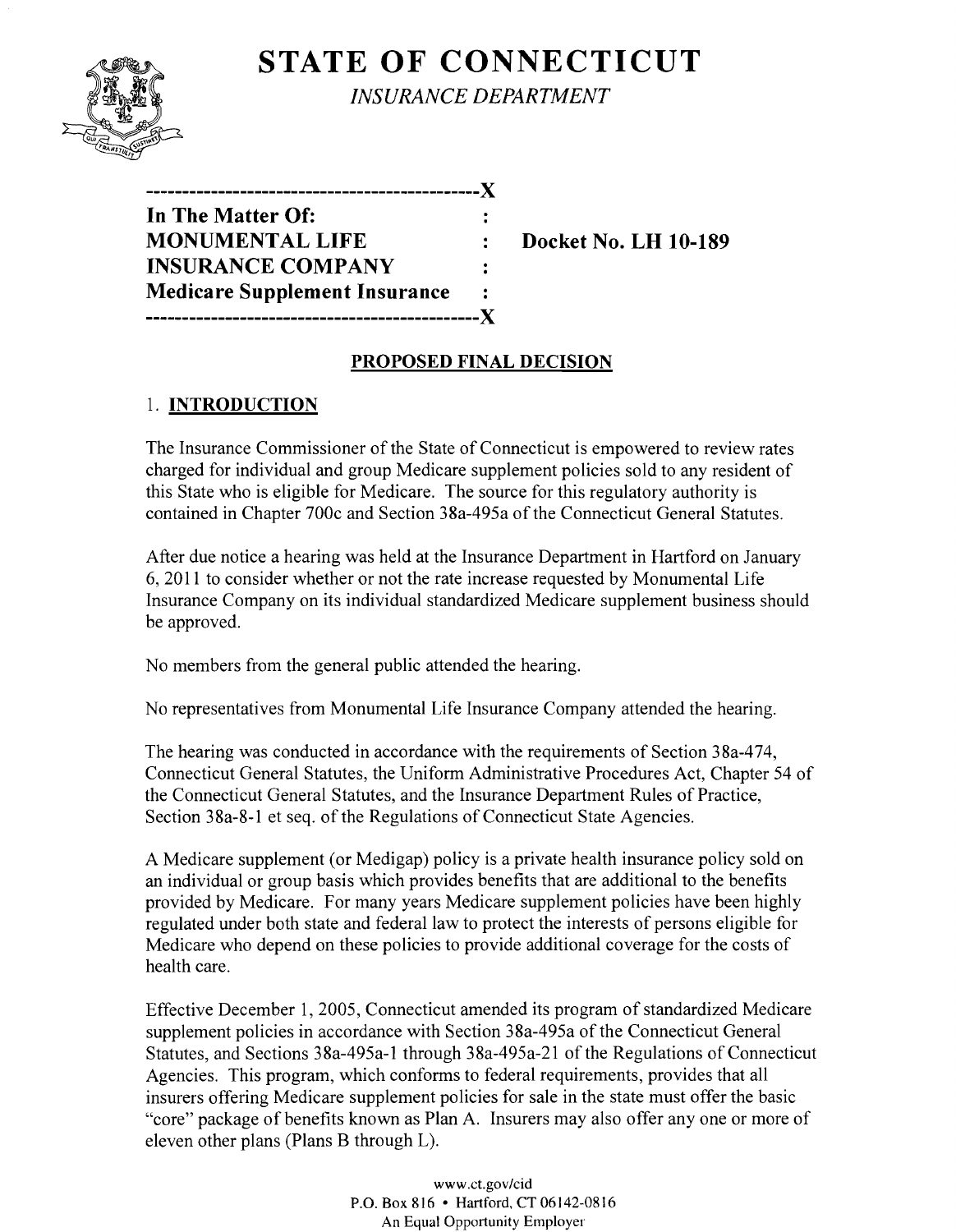Effective January 1,2006, in accordance with Section 38a-495c ofthe Connecticut General Statutes (as amended by Public Act 05-20) premiums for all Medicare supplement policies in the state must use community rating. Rates for Plans A through L must be computed without regard to age, gender, previous claims history or the medical condition of any person covered by a Medicare supplement policy or certificate.

The statute provides that coverage under Plan A through L may not be denied on the basis of age, gender, previous claims history or the medical condition of any covered person. Insurers may exclude benefits for losses incurred within six months from the effective date of coverage based on a pre-existing condition.

Effective October 1, 1998, carriers that offer Plan B or Plan C must make these plans as well as Plan A, available to all persons eligible for Medicare by reason of disability.

Insurers must also make the necessary arrangements to receive notice of all claims paid by Medicare for their insureds so that supplemental benefits can be computed and paid without requiring insureds to file claim forms for such benefits. This process of direct notice and automatic claims payment is commonly referred to as "piggybacking" or "crossover".

Sections 38a-495 and 38a-522 of the Connecticut General Statutes, and Section 38a-495a-l0 of the Regulations of Connecticut Agencies, state that individual and group Medicare supplement policies must have anticipated loss ratios of 65% and 75%, respectively. Under Sections 38a-495-7 and 38a-495a-10 of the Regulations of Connecticut Agencies, filings for rate increases must demonstrate that actual and expected losses in relation to premiums meet these standards, and anticipated loss ratios for the entire future period for which the requested premiums are calculated to provide coverage must be expected to equal or exceed the appropriate loss ratio standard.

Section 38a-473 of the Connecticut General Statutes provides that no insurer may incorporate in its rates for Medicare supplement policies factors for expenses that exceed 150% of the average expense ratio for that insurer's entire written premium for all lines of health insurance for the previous calendar year.

### II. **FINDING OF FACT**

After reviewing the exhibits entered into the record of this proceeding, and utilizing the experience, technical competence and specialized knowledge of the Insurance Department, the undersigned makes the following findings of fact:

- 1. Monumental Life Insurance Company has requested a 15.0% rate increase for its individual standardized Medicare supplement policy form 615400, Plan A.
- 2. In-force policy counts as of 9/30/09 are 1 in Connecticut and 249 on a nationwide basis.
- 3. Monumental Life has conformed to subsection (e) of section 38a-495c, C.G.S. regarding the automatic claims processing requirement.
- 4. The proposed rates are designed to satisfy the Connecticut statutory loss ratio of 65%.